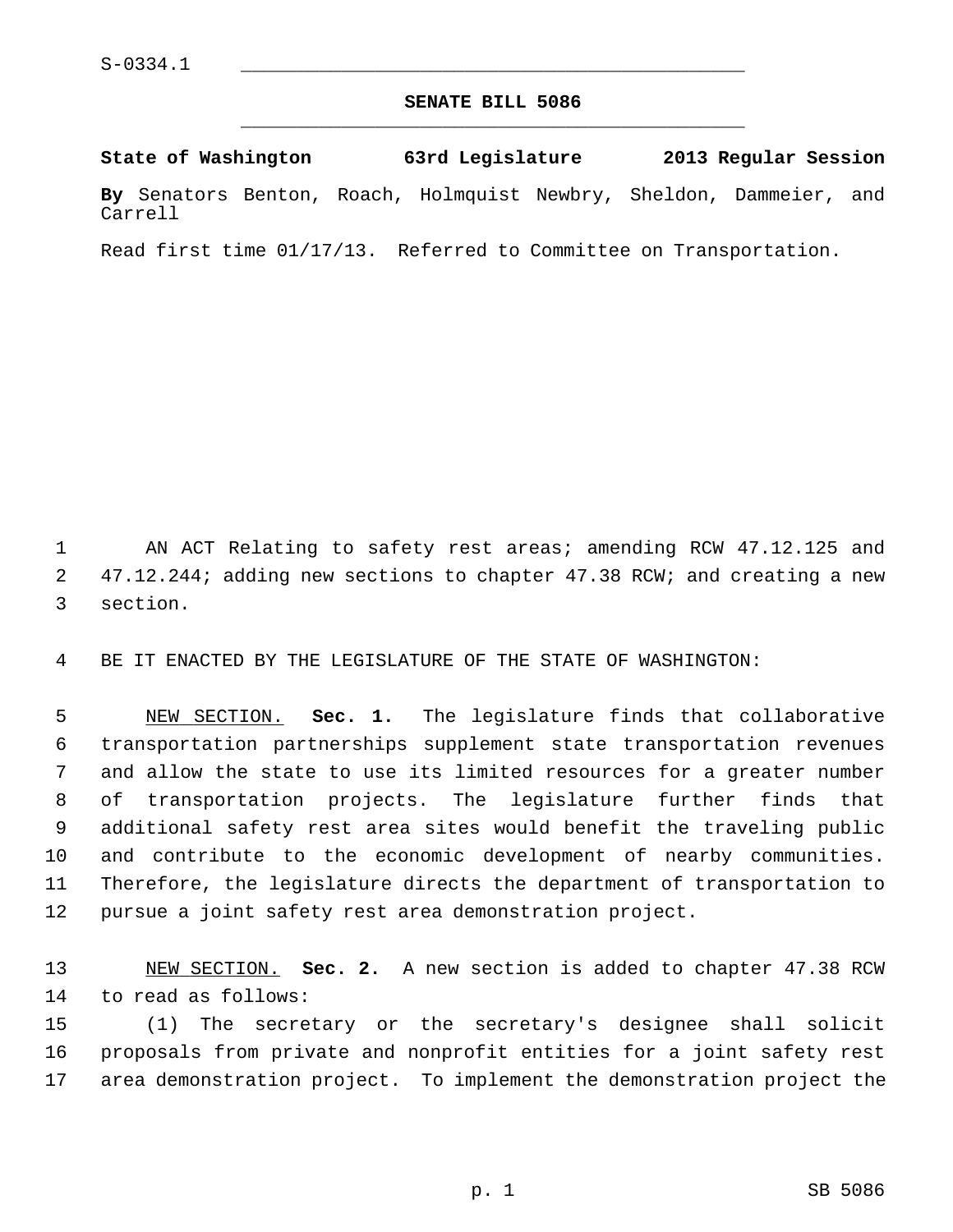1 secretary or designee shall negotiate and enter into agreements with 2 private or nonprofit entities to provide safety rest area services.

 3 (2) Each proposal for the demonstration project must be limited to 4 a specific site that does not currently have a safety rest area. Each 5 proposal will be weighed on its own merits. If an agreement is 6 selected, the agreement must be negotiated as a site specific project. 7 Proponents may submit more than one proposal.

 8 (3) The department may enter into an agreement with a private or 9 nonprofit entity if it determines that the proposal is in the public 10 interest, will not impair the safety or operation of the highway or 11 interfere with the free and safe flow of traffic, and is consistent 12 with the access control standards. At a minimum, the department shall 13 include the following requirements in the agreement:

14 (a) If the department grants access rights or leases property to 15 the proponent, the proponent shall provide fair market value 16 consideration to the department;

17 (b) If the project involves property owned by the department, the 18 department and the proponent shall enter into a lease agreement under 19 RCW 47.12.120 for the use of the property;

20 (c) The proponent shall provide safety rest area service to meet 21 department requirements, at no cost to the department, as negotiated in 22 the agreement;

23 (d) The proponent shall negotiate with the department of services 24 for the blind to provide vending machines at the demonstration project; 25 and

26 (e) The proponent must allow the department's volunteer refreshment 27 program to operate at the safety rest area.

28 (4) The term of the agreement may not exceed twenty years.

29 (5) All revenues received under the terms of the agreement for the 30 demonstration project must be placed in the motor vehicle fund. The 31 department shall provide an initial report to the transportation 32 committees of the house of representatives and the senate by December 33 1, 2014, and annually thereafter, on the status of the project and 34 revenues received from the project.

35 **Sec. 3.** RCW 47.12.125 and 1999 c 94 s 15 are each amended to read 36 as follows:

37 All moneys paid to the state of Washington under any of the

SB 5086 p. 2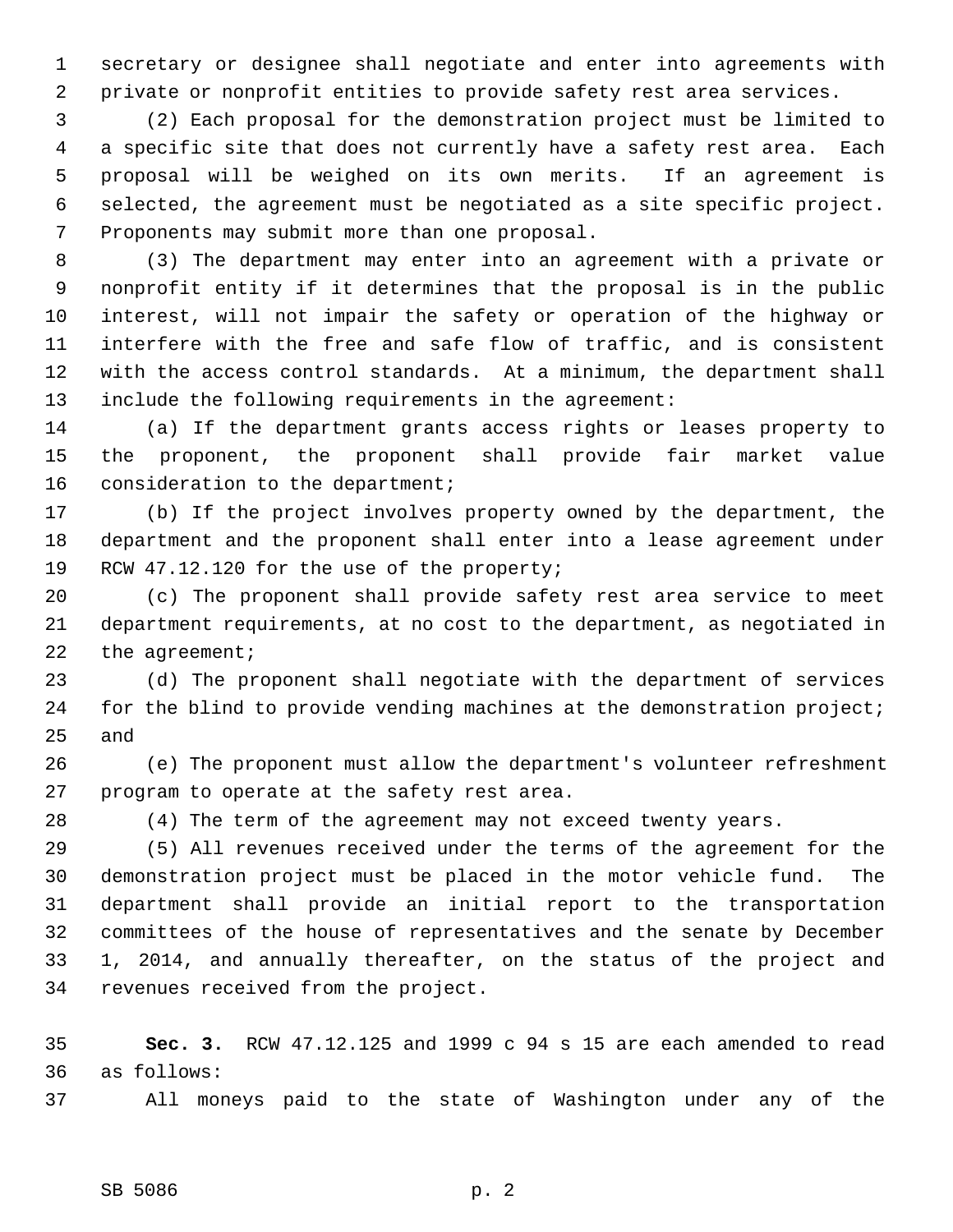1 provisions of RCW 47.12.120 shall be deposited in the department's 2 advance right-of-way revolving fund, except moneys that are subject to 3 federal aid reimbursement and moneys received from rental of capital 4 facilities properties, which shall be deposited in the motor vehicle 5 fund. Any moneys received from the demonstration project authorized in 6 section 2 of this act must be placed in the motor vehicle fund.

 7 **Sec. 4.** RCW 47.12.244 and 2011 c 367 s 717 are each amended to 8 read as follows:

 9 There is created the "advance right-of-way revolving fund" in the 10 custody of the treasurer, into which the department is authorized to 11 deposit directly and expend without appropriation:

12 (1) An initial deposit of ten million dollars from the motor 13 vehicle fund included in the department of transportation's 1991-93 14 budget;

15 (2) All moneys received by the department as rental income from 16 real properties that are not subject to federal aid reimbursement, 17 except moneys received from rental of capital facilities properties 18 ((as defined in chapter 47.13 RCW)). Any moneys received from the 19 demonstration project authorized in section 2 of this act must be 20 placed in the motor vehicle fund; and

21 (3) Any federal moneys available for acquisition of right-of-way 22 for future construction under the provisions of section 108 of Title 23 23, United States Code.

24 During the 2009-2011 and 2011-2013 fiscal biennia, the legislature 25 may transfer from the advance right-of-way revolving fund to the motor 26 vehicle account amounts as reflect the excess fund balance of the 27 advance right-of-way revolving fund.

28 NEW SECTION. **Sec. 5.** A new section is added to chapter 47.38 RCW 29 to read as follows:

30 The department shall request a waiver from the federal highway 31 administration for complying with 23 U.S.C. Sec. 111 regarding the use 32 of access to rights-of-way on the interstate highway system. The 33 department shall also seek a waiver from any federal regulations 34 prohibiting private entities from operating safety rest areas. The